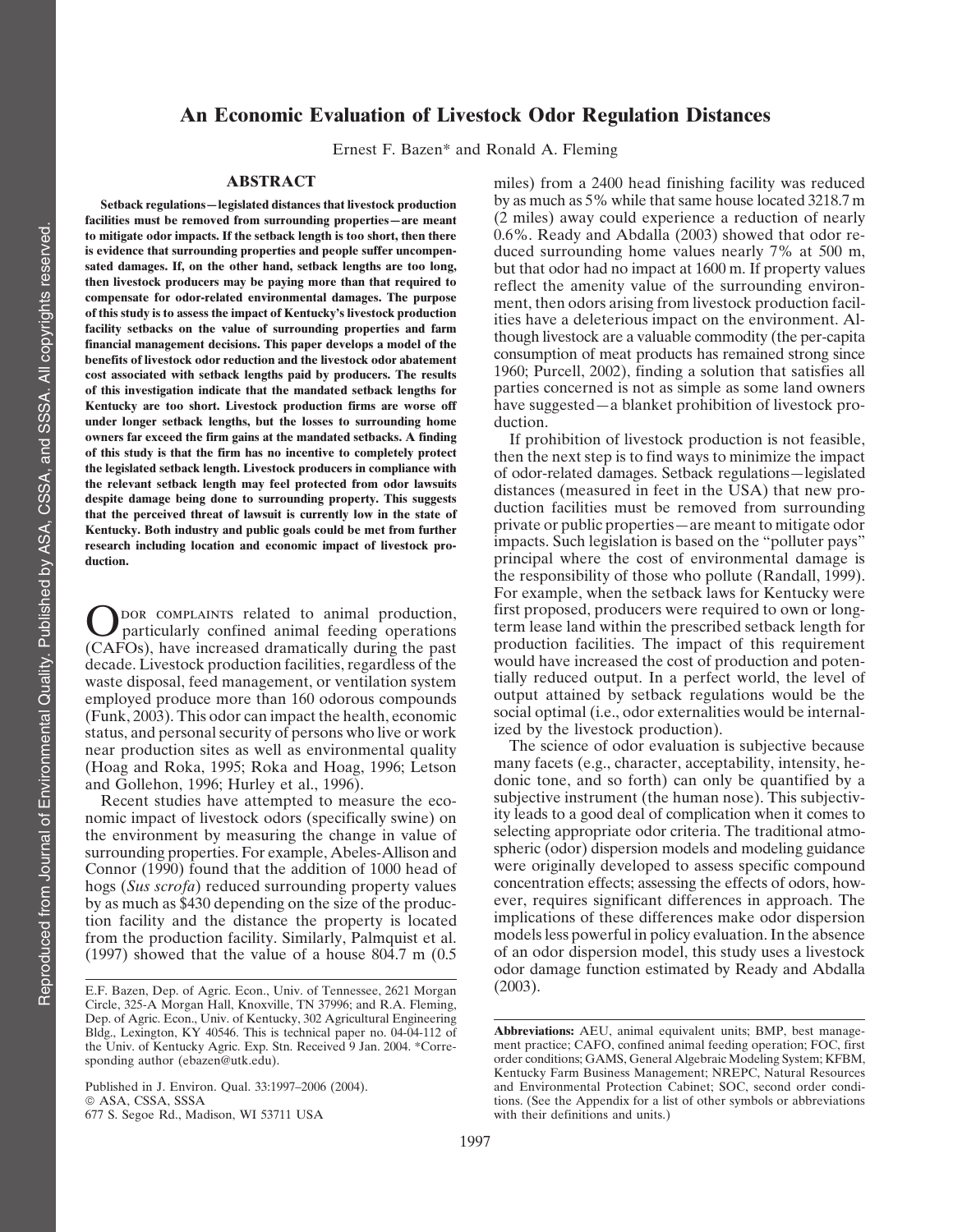The purpose of this study is to measure "more effi- facilities are the required distance from the setback cient" setback lengths using economic modeling of set- feature. back acquisition cost and property damage reduction to assess the economic impact of Kentucky's livestock<br>
production facility setbacks on the value of surrounding<br>
properties and farm financial management decisions. If<br>
the setback length is too short, then there is eviden more than that required to compensate for odor-related

Specifically, dwellings not owned by the applicant plus churches, schools, businesses, and other structures to in Eq.  $[1]$ . which the general public has access including parks must be 457.2 m (1500 ft) from production facilities. This setback length applies to features not in an incorporated To maximize social surplus, regulators should set the city. If the nearest feature is within an incorporated city setback length  $(r<sub>r</sub>)$  where the marginal benef city. If the nearest feature is within an incorporated city setback length  $(r_T)$  where the marginal benefits of odor reduc-<br>limit, then production facilities must be setback 914.4 m reduction  $(MB_0)$  equal the marginal co (3000 ft). Kentucky livestock producers, as is the case in most states, simply have to show that production

that surrounding properties and people suffer uncom-<br>nensated damages If on the other hand setback lengths facilities is to protect homeowners from odor-related pensated damages. If, on the other hand, setback lengths facilities is to protect homeowners from odor-related<br>Facilities is to protect homeowners from odor-related impacts. Complying with setback lengths imposes addiare too large, then livestock producers may be paying impacts. Complying with setback lengths imposes addi-<br>more than that required to compensate for odor-related tional cost to producers; thus, a profit maximizing proenvironmental damages.<br>imizing cost, producers must also decide if they should<br>imizing cost, producers must also decide if they should protect themselves from construction of future homes **BACKGROUND AND EMPIRICAL SETTING** within the setback area. Most setback regulations re-

In August 1997, Kentucky Governor Paul Patton im-<br>
quire that newly constructed livestock production facilities.<br>
The absance of permits for the issues and the control of neulis of the control of neulis the control of new  $(r_{\rm P})$  + the nonprotected setback length  $(r_{\rm NP})$  as denoted

$$
r_{\rm T} = r_{\rm P} + r_{\rm NP} \tag{1}
$$

reduction  $(MB_0)$  equal the marginal cost of odor reduction  $(MC_0)$ . This solution is achieved by maximizing the net benefits of odor reduction (*NB*<sub>0</sub>), defined as the

| Table 1. Kentucky setback lengths from swine-production sites.† |  |  |  |
|-----------------------------------------------------------------|--|--|--|
|-----------------------------------------------------------------|--|--|--|

| <b>Existing setback feature</b>                                                                                                   | <b>Barns and lagoons</b> |
|-----------------------------------------------------------------------------------------------------------------------------------|--------------------------|
|                                                                                                                                   | m                        |
| Dwelling not owned by applicant, church, school and school yard, business, other structure to which the general public has access | 457.2                    |
| <b>Incorporated city limits</b>                                                                                                   | 914.4                    |
| Lake, river, blue-line stream, karst feature                                                                                      | 45.7                     |
| Water well not owned by applicant                                                                                                 | 91.4                     |
| <b>Property line</b>                                                                                                              | 228.6                    |
| Downstream water listed as other than use protected, outstanding resource water                                                   | 1609.3                   |
| Downstream public water supply surface water intake                                                                               | 8046.5                   |

**† Kentucky Administrative Regulation 401 KAR 5:009E page 10 (water.nr.state.ky.us/dow/5-009.htm).**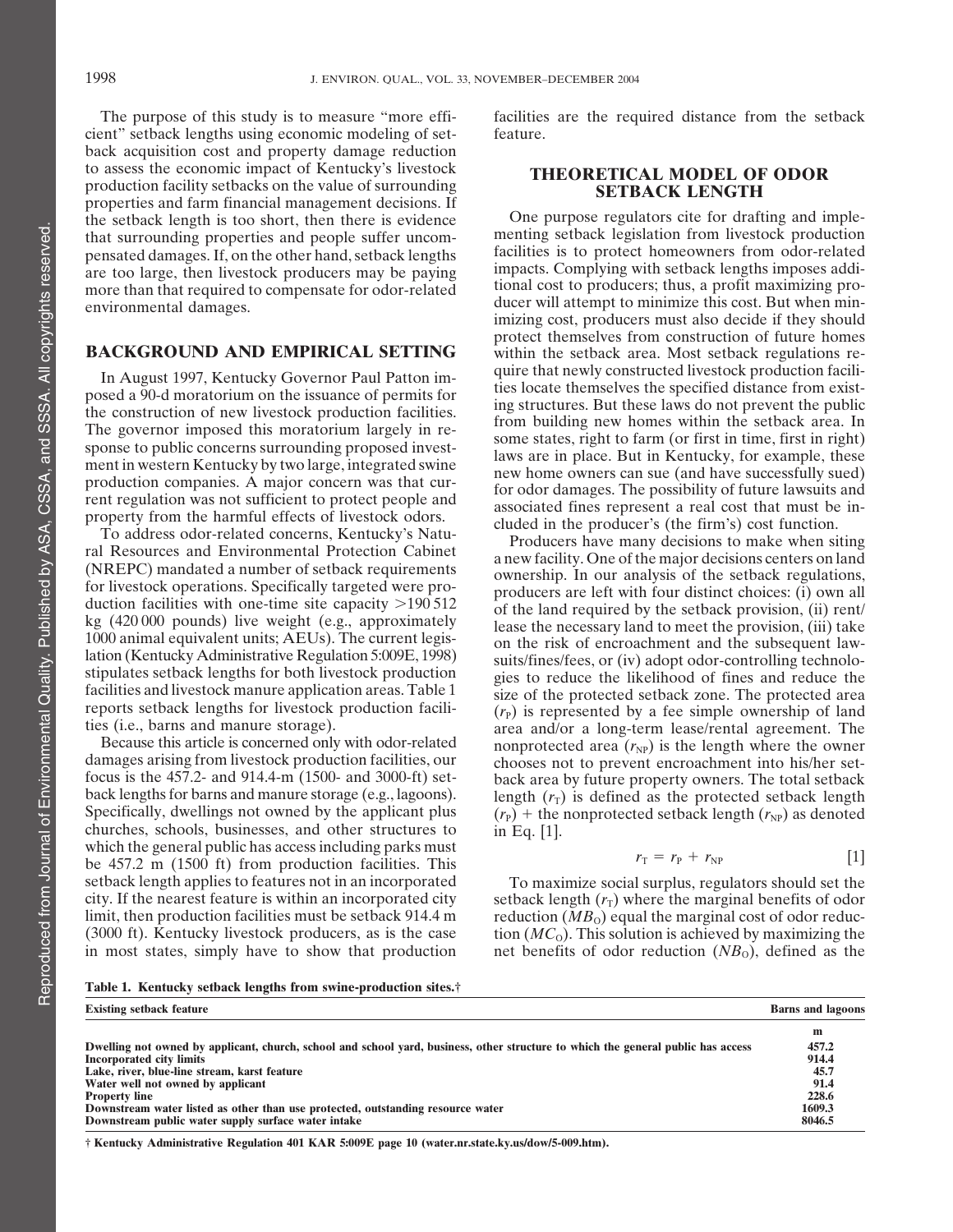difference between the total benefits of odor reduction  $(TB_0)$  and the total costs of odor  $(TC_0)$ . The total benefits of odor reduction  $(TB_0)$  and  $TC_0$ , thus  $NB_0$ , are assumed to be continuous and twice differentiable. Furthermore, to guarantee a maximum,  $TB<sub>0</sub>$  must increase at a decreasing rate and  $TC_0$  must increase at an increasing rate. In Eq. [2],  $Z_B$  and  $Z_C$  represent the exogenous factors of benefit and cost, respectively.

$$
\text{Max } NB_{O_{[rT]}}(r_{T}; Z_{B}, Z_{C}) = TB_{O}(r_{T}; Z_{B}) - TC_{O}(r_{T}; Z_{C})
$$

where 
$$
\frac{\partial TB_{\text{o}}}{\partial r_{\text{T}}} > 0; \frac{\partial^2 TB_{\text{o}}}{\partial r_{\text{T}}} = \frac{\partial MB_{\text{o}}}{\partial r_{\text{T}}} < 0
$$

$$
\frac{\partial TC_{\text{o}}}{\partial r_{\text{T}}} > 0; \frac{\partial^2 TC_{\text{o}}}{\partial r_{\text{T}}} = \frac{\partial MC_{\text{o}}}{\partial r_{\text{T}}} < 0
$$
[2]

conditions (FOCs) in Eq. [3]. The marginal benefits of odor reduction,  $MB<sub>0</sub>$ , is a continuous, twice-differenti-<br>defined as the difference of total setback length  $(r<sub>T</sub>)$  and  $r<sub>F</sub>$ . able function that decreases as  $r_T$  increases. The marginal<br>costs of odor reduction,  $MC_0$ , is also continuous and<br>twice-differentiable, but  $MC_0$  is an increasing function<br>of  $r_T$ . The total setback length,  $r_T$ , is opt

$$
\frac{\partial NB_{\rm O} (r_{\rm T}; Z_{\rm B} Z_{\rm C})}{\partial r_{\rm T}} = \frac{\partial TB_{\rm O} (r_{\rm T}; Z_{\rm B})}{\partial r_{\rm T}} - \frac{\partial TC_{\rm O} (r_{\rm T}; Z_{\rm C})}{\partial r_{\rm T}}
$$

$$
= M B_{\rm O} (r_{\rm T}; Z_{\rm B}) - M C_{\rm O} (r_{\rm T}; Z_{\rm C}) \stackrel{\text{SET}}{=} 0 \qquad [3]
$$

parts. The first part (*PC*<sub>O</sub>) represents the cost of odor but again  $r_T$  depends on  $r_{NP}$  (and  $r_P$ ).<br>reduction associated with protecting the firm from fu-<br>According to theory, the regulator sets  $r_T^*$  where  $MB_0$ reduction associated with protecting the firm from fution that increases with the distance that the firm of  $r<sub>T</sub>$ . chooses to protect  $(r_P)$ . It is assumed that the firm will  $N$ acquire protection over an area adjacent to the production facility. In Eq. [4],  $Z_P$  represents the exogenous components associated with protection.

$$
TC_{\text{O}}\left(r_{\text{P}}, r_{\text{NP}}; P, Z_{\text{P}}, Z_{\text{B}}\right) = PC_{\text{O}}\left(r_{\text{P}}; Z_{\text{P}}\right) + P\ M B_{\text{O}}\left(r_{\text{P}}; Z_{\text{B}}\right) r_{\text{NP}}
$$
\n
$$
\text{where } \frac{\partial PC_{\text{O}}}{\partial r_{\text{P}}} > 0 \text{ and } \frac{\partial^2 PC_{\text{O}}}{\partial r_{\text{P}}^2} \leq 0
$$
\n
$$
\frac{\partial MB_{\text{O}}}{\partial r_{\text{P}}} < 0 \text{ by Eq. [2]}
$$
\n
$$
\tag{4}
$$

 $NPC<sub>0</sub>$ , is also a continuous, twice differentiable function that increases with the distance that the firm chooses not to protect  $(r_{NP})$ . Following Harford (1978), *NPC*<sub>0</sub> is composed of two parts, the probability of being fined  $(P)$  and the size of the fine  $(F)$ . Increasing P or F will increase *NPC*<sub>0</sub>. Unlike Harford, to make the problem tractable, *P* is an exogenous constant. The size of the fine depends on the per-unit cost of damages  $\times$  the distance over which damages occur. New homes cannot be built any closer than  $r_P$  to the firm. Thus, unit damages are defined by the marginal benefit function in Eq.  $[2]$ 





the exogenous variables associated with total benefits.<br>Equation [1] shows that  $r<sub>P</sub>$  is a function of  $r<sub>NP</sub>$  and  $r<sub>T</sub>$ ; *r*thus, *NPC*<sup>o</sup> increases at an increasing rate with respect to  $r_{NP}$ . Also, as a consequence,  $TC_0$  increases at an increasing rate as required by Eq.  $[2]$ . The total cost of The total costs of odor,  $TC_0$ , is composed of two odor reduction,  $TC_0$ , does so with respect to  $r_{\rm NP}$ , not  $r_{\rm T}$ ,

ture encroachment by homeowners. The second part equals  $MC_0$  and then the firm sets  $r^*$  and  $r^*_{\text{NP}}$  where the  $(NPC<sub>0</sub>)$  represents the cost of odor reduction if the firm marginal cost of protection and the expected marginal does not protect itself from encroachment, but instead cost of nonprotection equal the shadow price of  $r^*$ . assumes the risk of future lawsuits and/or fines. An Mathematically, this result is achieved by substituting increase in either  $PC_0$  or  $NPC_0$  increases  $TC_0$ . The Eq. [1] and [4] into Eq. [2] and maximizing  $NB_0$  with variable  $PC_0$  is a continuous, twice differentiable func- respect to  $r_T$ ,  $r_{\rm P}$ ,  $r_{\rm NP}$ , and  $\lambda$ , where  $\lambda$  is the shadow price

$$
\text{Max } NB_{\text{O}} = TB_{\text{O}}(r_{\text{T}}; Z_{\text{B}}) - [PC_{\text{O}}(r_{\text{P}}; Z_{\text{P}}) +\frac{[r_{\text{T}}, r_{\text{P}}, r_{\text{NP}}]}{P \text{ MB}_{\text{O}}(r_{\text{P}}; Z_{\text{B}}) \text{ r}_{\text{NP}}] + \lambda (r_{\text{P}} + r_{\text{NP}} - r_{\text{T}})} \tag{5}
$$

The FOCs for Eq. [5] with respect to  $r_T$ ,  $r_P$ ,  $r_{NP}$ , and  $\lambda$ (in order) are provided below (Eq. [6]–[9]). The second *derivatives of Eq.* [5] with respect to  $r_T$ ,  $r_P$ ,  $r_{NP}$ , and  $\lambda$ where  $\frac{\partial PC_0}{\partial P} > 0$  and  $\frac{\partial^2 PC_0}{\partial P} \leq 0$  can be formed into a bordered Hessian matrix H. The elements of the second and third principal minors of H can be defined such that H is negative definite. This result guaranties that  $NB<sub>O</sub>$  is maximized. The necessary The cost of odor reduction due to nonprotection, be obtained from the authors.

$$
\frac{\partial NB_{\rm O}}{\partial r_{\rm T}} = \frac{\partial TB_{\rm O}}{\partial r_{\rm T}} - \lambda = MB_{\rm O} (r_{\rm T}) - \lambda \stackrel{\text{SET}}{=} 0
$$
 [6]

$$
\frac{\partial NB_{\rm O}}{\partial r_{\rm P}} = -\left[\frac{\partial PC_{\rm O}}{\partial r_{\rm P}} + P \frac{\partial MB_{\rm O} (r_{\rm P})}{\partial r_{\rm P}} r_{\rm NP}\right] + \lambda^{\rm SET} 0 \quad [7]
$$

$$
\frac{\partial NB_{\text{O}}}{\partial r_{\text{NP}}} = -\left[P \; MB_{\text{O}} \left(r_{\text{P}}\right)\right] + \lambda \stackrel{\text{SET}}{=} 0 \tag{8}
$$

$$
\frac{\partial NB_0}{\partial \lambda} = r_{\rm P} + r_{\rm NP} - r_{\rm T} \stackrel{\text{SET}}{=} 0
$$
 [9]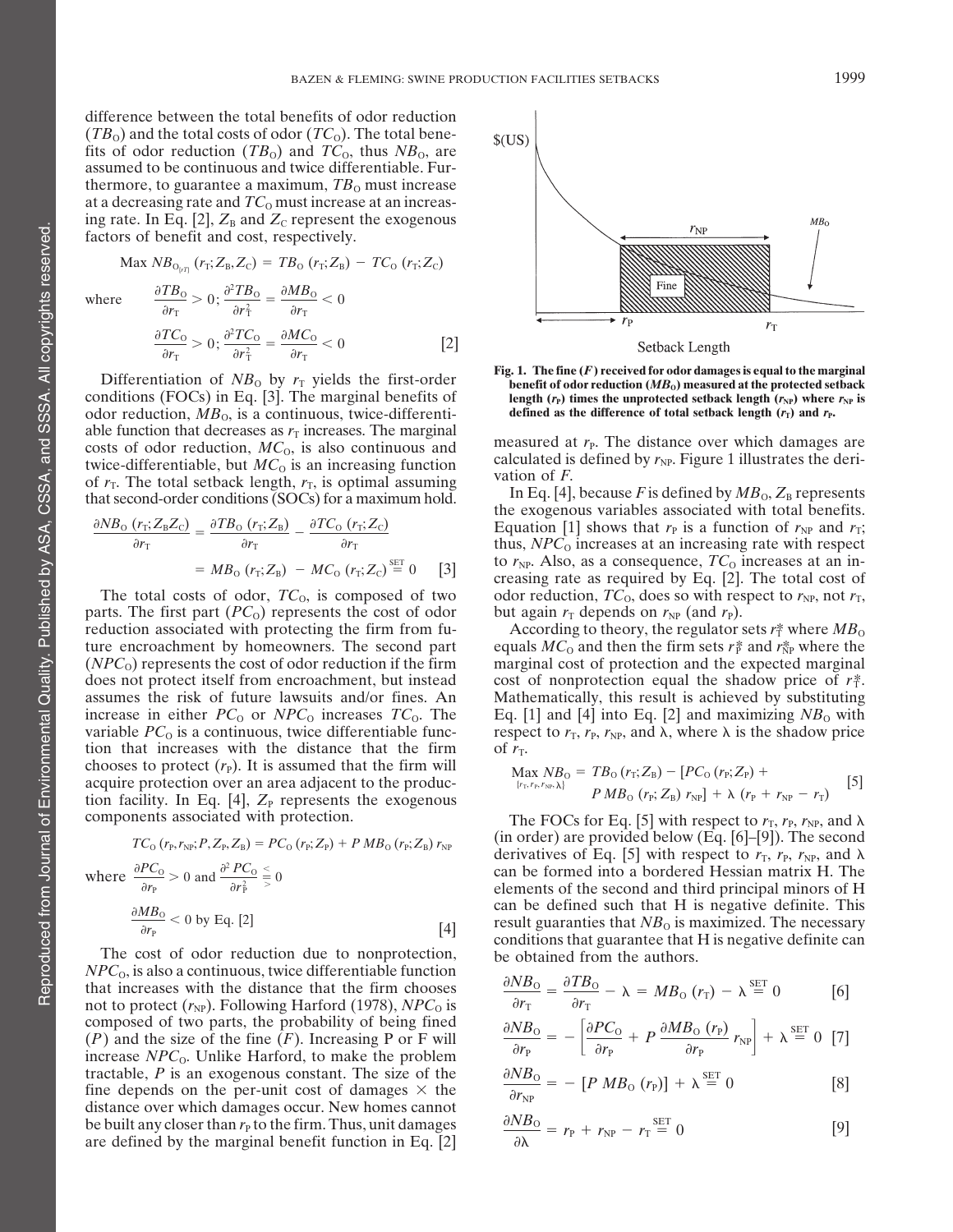Given that Eq. [5] is maximized, then the FOCs of Eq.<br>
[5] can be solved to provide two insights concerning the<br>
optimal values of  $r_T$ ,  $r_T$ , and  $r_{NT}$ ,  $r_{B}$ , and  $r_{NT}$ . The first insight concerns<br>  $\lambda$  and  $r_{NT}$ . E to  $r_{NP}$  indicates that  $\lambda$  is a decreasing function of  $r_{NP}$ . Thus, livestock firms will reduce their per-unit costs of odor reduction by making the nonprotected setback lengths as long as economically feasible.

The second insight is derived by solving Eq. [8] for<br>  $\lambda$ , substituting this result into Eq. [6] and solving for<br>  $P$ . The ratio of the marginal benefits of odor ( $MB_0$ ) is continuous, twice differentiable, and increases lengths ( $r<sub>T</sub>$  and  $r<sub>P</sub>$ ) will equal *P*, the exogenous probability of receiving a fine for odor damages. Given that  $0 \le$  $P \leq 1$ , the *MB*<sub>O</sub> associated with  $r_{\rm P}$  will exceed the *MB*<sub>O</sub> associated with  $r_T$  except when  $P = 1$ , the point where Note that Eq. [11] is defined for  $0 \text{ m} \le r_T \le 1600 \text{ m}$ .<br>they are equal. Furthermore, given that the underlying At  $r_T = 0$ , the value of an individual home is re exceed 0. This is true except when  $P = 1$ . At this point by odor.<br>  $r_{\text{T}}$  and  $r_{\text{P}}$  are equal and  $r_{\text{NP}}$  is 0. When  $P = 0$ ,  $MB_0(r_{\text{T}})$  In Eq.  $r_{\text{T}}$  and  $r_{\text{P}}$  are equal and  $r_{\text{NP}}$  is 0. When  $P = 0$ ,  $MB_0(r_{\text{T}})$  In Eq. [11] and [12], the parameter  $HV_0$  represents equals 0 and  $r_{\text{T}}$  is set at its maximum length,  $r_{\text{NP}}$  is at its the average value

$$
MB_{\text{o}} (r_{\text{T}}; Z_{\text{B}}) = -112.968 \left( \frac{1}{r_{\text{T}}} - \frac{1}{1600} \right) +
$$
  
25391.44  $\left( \frac{1}{r_{\text{T}}^2} - \frac{1}{(1600)^2} \right)$  [10]

For an isolated farm, Ready and Abdalla (2003) defined  $MB<sub>O</sub>$  as Eq. [10]. Here,  $r<sub>T</sub>$  is the distance from the animal *PC*<sub>O</sub> ( $r<sub>P</sub>$ ;  $Z<sub>P</sub>$ ) = LAC  $\left(\frac{\pi \cdot r_{\rm P}^2}{10,000}\right)$  (1 + *g*) [13] calculated for individual homes. There is no aggregation Also, as is true in the Palmquist et al. model, there is

Because this paper concerns the 457.2- and 914.4-m calculate area and dividing by 10 000 m<sup>2</sup> ha<sup>-1</sup>.<br>500- and 3000-ft) setback lengths for newly con-<br>Again, NPC<sub>0</sub> is defined using work by Harford (1978), (1500- and 3000-ft) setback lengths for newly con-

$$
MB_{\text{o}} (r_{\text{T}}; Z_{\text{B}}) = HV_{\text{o}} (b_{\text{o}} - b_{1} r_{\text{T}} + b_{3} r_{\text{T}}^{2})
$$
  
=  $HV_{\text{o}} (0.11806 - 0.00012 r_{\text{T}} + 0.0000000288 r_{\text{T}}^{2})$  [11]

$$
TB_{\rm O}\left(r_{\rm T};Z_{\rm B}\right) = HV_0\bigg[b_0\ r_{\rm T} - \bigg(\frac{b_1}{2}\bigg)r_{\rm T}^2 + \bigg(\frac{b_3}{3}\bigg)r_{\rm T}^3\bigg] \tag{12}
$$

At  $r_T = 0$ , the value of an individual home is reduced functions for  $MB_0(r_{\rm P})$  and  $MB_0(r_{\rm T})$  are the same and *b*<sub>0</sub>% (here 11.8%), the greatest possible reduction. At have a negative slope,  $r_T$  will exceed  $r_P$ ; thus,  $r_{NP}$  will  $r_T = 1600$  m, the value of a home is no longer impacted

equals 0 and  $r_T$  is set at its maximum length,  $r_{NP}$  is at its the average value (in \$US) of homes in the area where maximum length, and  $r_P$  is at its shortest length. a producer plans to locate. The parameter  $HV_0$  is exogenous and can assume any positive value. The average **AN EMPIRICAL APPLICATION** value of homes in the area will vary by location and depends on macroeconomic forces (e.g., home values In this section Eq. [5] is defined for conditions to<br>better understand the firm's choice to protect itself<br>against odor lawsuits. The marginal benefit of odor re-<br>against odor lawsuits. The marginal benefit of odor re-<br>du tion areas are protected from animal odors via, respectively, the 457.2- and 914.4-m setback lengths.

> Following Fleming (1999) and Fleming et al. (1998),  $PC<sub>o</sub>$  in Eq. [13] is defined as the \$ ha<sup>-1</sup> annual land acquisition cost (LAC) times the number of hectares acquired to protect the firm against lawsuits.

$$
PC_{\rm O} (r_{\rm P}; Z_{\rm P}) = LAC \left( \frac{\pi \cdot r_{\rm P}^2}{10\,000} \right) (1 + g) \qquad [13]
$$

across homes until after the property value impact is Given that land is an asset, LAC is compounded by a calculated for each home. It is important to note that rate of asset appreciation  $(0 \le g \le 1)$ ; here  $g = 0.03$ ; calculated for each home. It is important to note that rate of asset appreciation  $(0 \le g \le 1)$ ; here  $g = 0.03$ ; this model is defined only for 500 m  $\le r_{\rm r} \le 1600$  m. Barry, 1996). The parameter LAC can be any value, this model is defined only for 500 m  $\leq r_{\rm T} \leq 1600$  m. Barry, 1996). The parameter LAC can be any value, Also, as is true in the Palmquist et al. model, there is but the cash rental rate or annual land payment less no relationship between the capacity of the production returns (on a per-hectare basis) best represent LAC. site (measured in head or animal equivalent units) and Following Eq. [6], Eq. [13] is a continuous, twice differodor impact. While, perhaps, unintuitive, this is a consis-<br>tent result with important policy implications if true.<br>converted to hectares using the standard formula to tent result with important policy implications if true. converted to hectares using the standard for Because this paper concerns the 457.2- and 914.4-m calculate area and dividing by 10 000 m<sup>2</sup> ha<sup>-1</sup>.

structed livestock facilities (i.e., barns and manure stor- Viscusi and Zeckhauser (1979), and Keeler (1991). The age) in Kentucky, the use of Eq. [10] is problematic parameter  $NPC_0$  is simply the product of the probability given that it is defined for 500 m  $\leq r_T \leq 1600$  m. To of being fined (*P*) and *MB*<sub>O</sub> measured in terms of  $r_P$ ,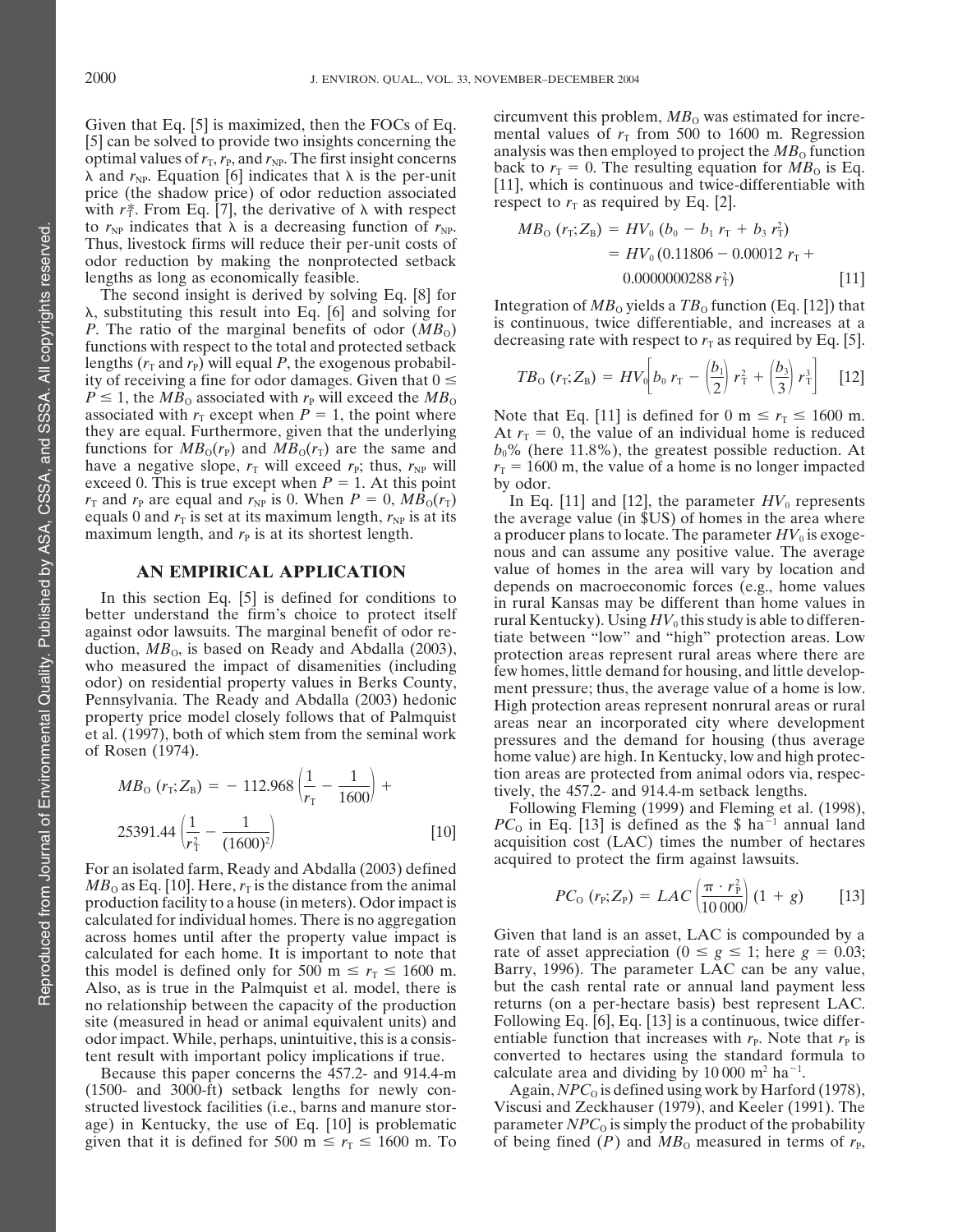and  $r_{NP}$  (see Eq. [8]). Substituting Eq. [11] into Eq. [8] values of  $HV_0$  in low protection areas. Each county is

$$
VPC_0 = P[HV_1(b_0 - b_1 r_{P} + b_3 r_{P}^2)]r_{NP} \quad [14]
$$

 $NPC_0 = P [HV_1 (b_0 - b_1 r_P + b_3 r_P^2)] r_{NP}$  [14] here bottom 45 countries (out of 120) in terms of mediant<br>
The parameter P represents the firm's rational expec-<br>
tation of being sued for odor damages. The probability quartile va

evalue of homes (in \$US). However, in this case  $HV_1$  is \$100 000 and \$150 000 and \$150 000 when  $HV_0$  is \$100 000 and \$150 000 and \$150 000 when  $HV_0$  is \$100 000 and the values of \$150 000 and \$200 000 when the expected

$$
\begin{aligned}\n\text{Max } N B_{\text{O}} &= H V_0 \left[ b_0 \, r_{\text{T}} - \left( \frac{b_1}{2} \right) r_{\text{T}}^2 + \left( \frac{b_3}{3} \right) r_{\text{T}}^3 \right] - \\
& \left\{ L A C \left( \frac{\pi \, r_{\text{P}}^2}{10\,000} \right) (1 + g) + \right. \\
& \left. P \left[ H V_1 \left( b_0 - b_1 \, r_{\text{P}} + b_3 \, r_{\text{P}}^2 \right) \right] r_{\text{NP}} \right\} + \\
& \lambda \left( r_{\text{P}} + r_{\text{NP}} - r_{\text{T}} \right)\n\end{aligned} \tag{15}
$$

in the optimal values of  $r<sub>T</sub>$ ,  $r<sub>P</sub>$ , and  $r<sub>NP</sub>$  with respect to the exogenous variables  $HV_0$ , LAC,  $P$ , and  $HV_1$  had to be derived analytically. Using the General Algebraic **RESULTS AND DISCUSSION** Modeling System (GAMS) computer program, values

was used to determine the values for  $HV_0$  (and  $HV_1$ ). upper quartile value of \$219 200. Median housing value

and substituting  $r_{\rm P}$  from  $r_{\rm T}$  yields Eq. [14]. from the rural, western end of Kentucky and is among the bottom 45 countries (out of 120) in terms of median housing value. Here housing value ranged from a mini-

production practices and social involvement of the firm<br>in the community play a role. The parameter  $NPC_0$  is<br>a continuous, twice differentiable function that increases<br>with P and  $r_{NP}$  as required by Eq. [7] and [8].<br>Th

 $\left[\text{Max } NB_0 = HV_0 \middle| b_0 r_T - \left(\frac{b_1}{2}\right) r_T^2 + \left(\frac{b_3}{3}\right) r_T^3 \right] - \qquad \text{from $39.54$ to $471.97$ ha<sup>-1</sup> ($16-$191 acre<sup>-1</sup>) and aver-  
aged $218.76 ha<sup>-1</sup> ($88.53 acre<sup>-1</sup>) across all farm types$  $\frac{35.54 \text{ to } 471.57 \text{ ha}}{218.76 \text{ ha}^{-1} (1.888.53 \text{ acre}^{-1}) \text{ across all farm types}}$  $\left\{ LAC \left( \frac{\pi r_{\rm P}^2}{10,000} \right) (1 + g) + \right.$  [15] (e.g., crops only, mixed crops and livestock, and livestock  $\right\}$  only). Over the same period crop land averaged nearly  $\left\{ P \left[ HV_1 \left( b_0 - b_1 \, r_P + b_3 \, r_P^2 \right) \right] r_{NP} \right\} + \left\{ P \left[ HV_1 \left( b_0 - b_1 \, r_P + b_3 \, r_P^2 \right) \right] r_{NP} \right\}$  Assuming a 20-yr loan at 8%, the annual cost of purchas- $\lambda (r_{P} + r_{NP} - r_{T})$  ing land calculates to \$377.53 ha<sup>-1</sup> (\$152.78 acre<sup>-1</sup>). The *VERM* essention data success that the difference has *KFBM association data suggest that the difference be*tween the average amortized value of land and the aver-**MODEL DATA** age cash rental rate is approximately equal to the return Because Eq. [15] includes a third-degree polynomial to land. Thus, the cash rental rate is a fair approximation<br>and interaction terms of the choice variables, changes for the cost of land. In this investigation, LAC is as

of  $r_T$ ,  $r_P$ , and  $r_{NP}$  were calculated for sequential values<br>of the exogenous variables.<br>The parameter  $HV_0$  was assigned four values two<br>tions. Using GAMS to optimize Eq. [15], where the exo-The parameter  $HV_0$  was assigned four values, two<br>representing the median and high value for housing in<br>rural low protection areas and two representing the are assigned the values reported above, resulted in 176 rural, low protection areas and two representing the are assigned the values reported above, resulted in  $\Gamma/6$ <br>median and high values for housing in more urban, high observations. Values for  $r_T$ ,  $r_P$ , and  $r_{NP}$  are su median and high values for housing in more urban, high observations. Values for  $r_T$ ,  $r_P$ , and  $r_{NP}$  are summarized<br>protection areas. Data from U.S. Census Bureau (2003) in Tables 2 and 3 for low and high protection area protection areas. Data from U.S. Census Bureau (2003) in Tables 2 and 3 for low and high protection areas,<br>was used to determine the values for  $HV_0$  (and  $HV_1$ ) respectively. To limit table size, setback lengths are re-The top 10 Kentucky counties based on median housing ported only for *P* values of 0, 0.10, 0.50, 0.90, and 1.<br>value were used to determine the range for  $HV_0$  in high Note that in Table 4, the net social benefits (or cos value were used to determine the range for  $HV_0$  in high Note that in Table 4, the net social benefits (or costs of protection areas. Here housing value ranged from a odor reduction) are measured as changes in per firm protection areas. Here housing value ranged from a odor reduction) are measured as changes in per firm<br>minimum lower quartile value of \$77 600 to a maximum  $NB_0$  arising from changes in  $r<sub>r</sub>$  (thus, changes in  $r<sub>p</sub>$ minimum lower quartile value of \$77 600 to a maximum *NB*<sub>O</sub> arising from changes in  $r_T$  (thus, changes in  $r_P$  and upper quartile value of \$219 200. Median housing value  $r_{NP}$ ). The firm cost of odor reduction is measu ranged from \$103 000 to \$158 600 and averaged \$117 690. per-meter setback cost paid by the firm—a weighted Based on this range,  $HV_0$  was assigned values of \$100 000 average of the costs associated with  $r_P$  and the costs and \$150 000 in high protection areas. associated with  $r_{NP}$ . Table 4 also reports the cost (in Data from 15 counties were used to determine the terms of lost social welfare) of the 457.2-m (1500-ft)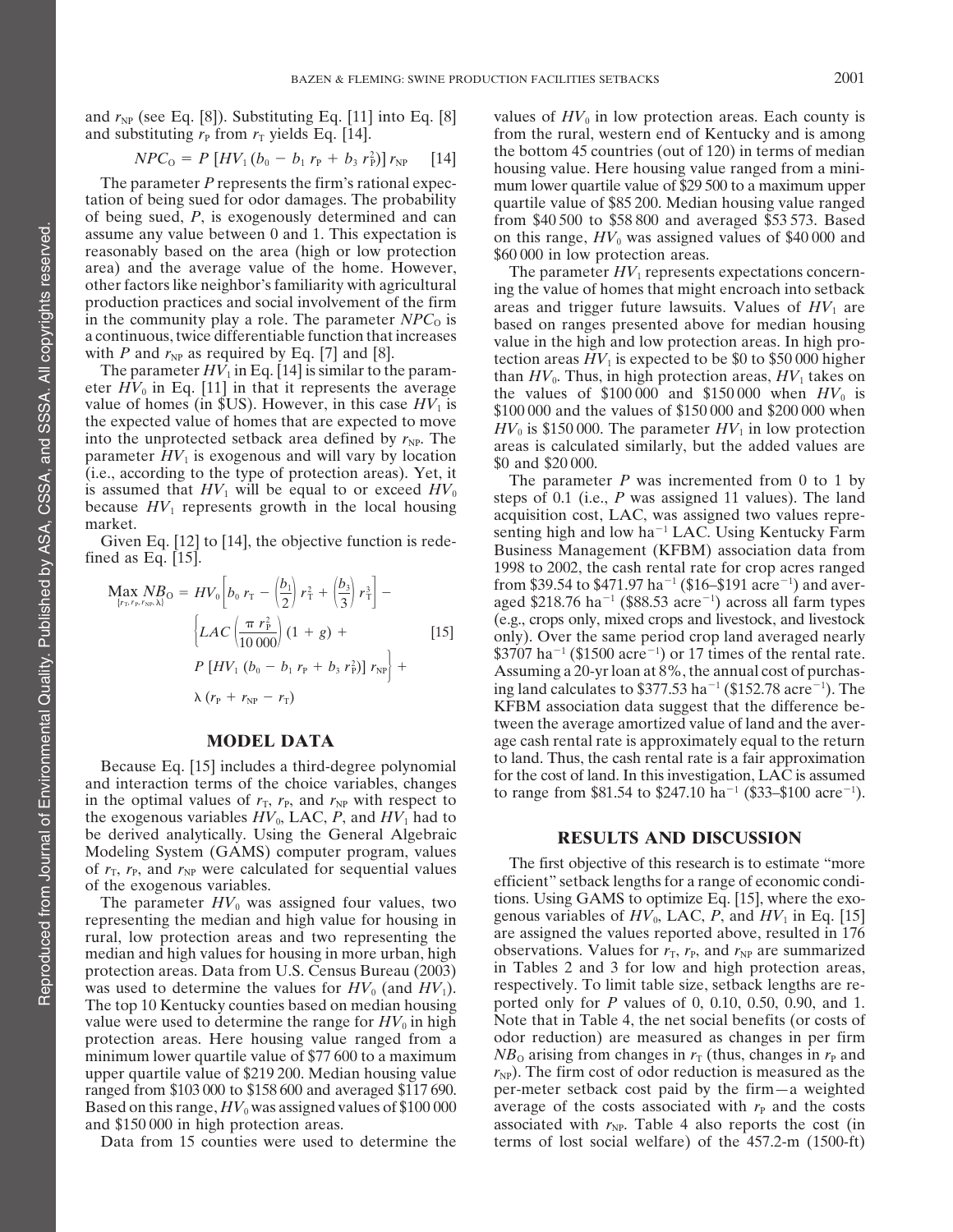|                                  |              | Land acquisition cost (LAC), \$/ha                                                     |              |                                        |              |              |              |          |  |  |
|----------------------------------|--------------|----------------------------------------------------------------------------------------|--------------|----------------------------------------|--------------|--------------|--------------|----------|--|--|
| <b>Probability of sued/fined</b> |              |                                                                                        | \$81.54      |                                        |              |              | \$247.10     |          |  |  |
|                                  |              | Value of neighboring homes<br>Current value $(HV_0)$ /expected value $(HV_1)$ (\$1000) |              |                                        |              |              |              |          |  |  |
|                                  | 40/40        | 40/60                                                                                  | 60/60        | 60/80                                  | 40/40        | 40/60        | 60/60        | 60/80    |  |  |
| P                                |              |                                                                                        |              | m                                      |              |              |              |          |  |  |
|                                  |              |                                                                                        |              | Protected setback length $(r_p)$       |              |              |              |          |  |  |
| 0                                | $\bf{0}$     | $\bf{0}$                                                                               | $\mathbf{0}$ | $\mathbf{0}$                           | $\mathbf{0}$ | $\mathbf{0}$ | $\bf{0}$     | $\bf{0}$ |  |  |
| 0.10                             | 1348         | 1405                                                                                   | 1410         | 1443                                   | 1105         | 1197         | 1206         | 1264     |  |  |
| 0.50                             | 1507         | 1522                                                                                   | 1533         | 1541                                   | 1383         | 1413         | 1439         | 1458     |  |  |
| 0.90                             | 1525         | 1526                                                                                   | 1546         | 1547                                   | 1420         | 1421         | 1468         | 1469     |  |  |
|                                  | 1526         | 1526                                                                                   | 1547         | 1547                                   | 1421         | 1421         | 1469         | 1469     |  |  |
|                                  |              |                                                                                        |              | Nonprotected setback length $(r_{NP})$ |              |              |              |          |  |  |
| 0                                | 1592         | 1592                                                                                   | 1592         | 1592                                   | 1592         | 1592         | 1592         | 1592     |  |  |
| 0.10                             | 215          | 155                                                                                    | 162          | 127                                    | 419          | 318          | 335          | 273      |  |  |
| 0.50                             | 41           | 17                                                                                     | 29           | 16                                     | 96           | 40           | 72           | 41       |  |  |
| 0.90                             | 6            | $\bf{0}$                                                                               | 4            | $\mathbf{0}$                           | 15           | $\bf{0}$     | 11           | $\bf{0}$ |  |  |
|                                  | $\mathbf{0}$ | $\mathbf{0}$                                                                           | $\mathbf{0}$ |                                        | $\mathbf{0}$ | $\mathbf{0}$ | $\mathbf{0}$ | $\bf{0}$ |  |  |
|                                  |              | Total setback length $(rT)$                                                            |              |                                        |              |              |              |          |  |  |
| 0                                | 1592         | 1592                                                                                   | 1592         | 1592                                   | 1592         | 1592         | 1592         | 1592     |  |  |
| 0.10                             | 1563         | 1560                                                                                   | 1571         | 1570                                   | 1524         | 1515         | 1541         | 1537     |  |  |
| 0.50                             | 1548         | 1539                                                                                   | 1562         | 1558                                   | 1479         | 1453         | 1511         | 1499     |  |  |
| 0.90                             | 1532         | 1526                                                                                   | 1551         | 1547                                   | 1435         | 1421         | 1480         | 1469     |  |  |
| 1                                | 1526         | 1526                                                                                   | 1547         | 1547                                   | 1421         | 1421         | 1469         | 1469     |  |  |

**Table 2. Optimal total, protected, and non-protected setback lengths (m) for values of land cost, neighboring housing value, and probabilities of being sued for livestock odor damages in low protection areas.**

**Table 3. Optimal total, protected, and non-protected setback lengths (m) for values of land cost, neighboring housing value, and probabilities of being sued for livestock odor damages in high protection areas.**

|                                  |                                                                                        | Land acquisition cost (LAC) (\$/ha) |                  |                                            |                                 |              |              |              |  |
|----------------------------------|----------------------------------------------------------------------------------------|-------------------------------------|------------------|--------------------------------------------|---------------------------------|--------------|--------------|--------------|--|
| <b>Probability of sued/fined</b> |                                                                                        |                                     | \$81.54          | \$247.10                                   |                                 |              |              |              |  |
|                                  | Value of neighboring homes<br>Current value $(HV_0)/$ expected value $(HV_1)$ (\$1000) |                                     |                  |                                            |                                 |              |              |              |  |
|                                  | 100/100                                                                                | 100/150                             | 150/150          | 150/200                                    | 100/100                         | 100/150      | 150/150      | 150/200      |  |
| P                                |                                                                                        |                                     |                  |                                            | m                               |              |              |              |  |
|                                  |                                                                                        |                                     |                  | Protected setback length $(rP)$ , m        |                                 |              |              |              |  |
| 0                                | $\mathbf{0}$                                                                           | $\mathbf{0}$                        | $\mathbf{0}$     | $\mathbf{0}$                               | 0                               | $\mathbf{0}$ | $\mathbf{0}$ | $\mathbf{0}$ |  |
| 0.10                             | 1470                                                                                   | 1503                                | 1505             | 1523                                       | 1313                            | 1377         | 1382         | 1420         |  |
| 0.50                             | 1555                                                                                   | 1562                                | 1567             | 1571                                       | 1492                            | 1509         | 1522         | 1532         |  |
| 0.90                             | 1564                                                                                   | 1564                                | 1573             | 1573                                       | 1513                            | 1513         | 1537         | 1538         |  |
|                                  | 1564                                                                                   | 1564                                | 1573             | 1573                                       | 1513                            | 1513         | 1538         | 1538         |  |
|                                  |                                                                                        |                                     |                  | Nonprotected setback length $(r_{NP})$ , m |                                 |              |              |              |  |
| 0                                | 1592                                                                                   | 1592                                | 1592             | 1592                                       | 1592                            | 1592         | 1592         | 1592         |  |
| 0.10                             | 109                                                                                    | 75                                  | 78               | 60                                         | 245                             | 178          | 186          | 146          |  |
| 0.50                             | 18                                                                                     |                                     | 13               |                                            | 48                              | 20           | 34           | 20           |  |
| 0.90                             | 3                                                                                      | $\bf{0}$                            | $\boldsymbol{2}$ | 0                                          | 8                               | $\bf{0}$     | 5            | $\bf{0}$     |  |
|                                  | $\bf{0}$                                                                               | $\bf{0}$                            | $\bf{0}$         | $\mathbf{0}$                               | $\bf{0}$                        | $\bf{0}$     | $\bf{0}$     | $\bf{0}$     |  |
|                                  |                                                                                        |                                     |                  |                                            | Total setback length $(rT)$ , m |              |              |              |  |
| 0                                | 1592                                                                                   | 1592                                | 1592             | 1592                                       | 1592                            | 1592         | 1592         | 1592         |  |
| 0.10                             | 1579                                                                                   | 1578                                | 1583             | 1583                                       | 1558                            | 1554         | 1568         | 1566         |  |
| 0.50                             | 1574                                                                                   | 1570                                | 1580             | 1578                                       | 1540                            | 1529         | 1556         | 1551         |  |
| 0.90                             | 1567                                                                                   | 1564                                | 1575             | 1573                                       | 1520                            | 1513         | 1542         | 1538         |  |
| 1                                | 1564                                                                                   | 1564                                | 1573             | 1573                                       | 1513                            | 1513         | 1538         | 1538         |  |
|                                  |                                                                                        |                                     |                  |                                            |                                 |              |              |              |  |

and 914.4-m (3000-ft) setback lengths currently enforced However, the economic incentives are such that some in Kentucky. **portion** of  $r<sub>T</sub>$  will be left unprotected until  $P = 1$ .

the protected setback length increases indicating that setback area. This result is consistent with intuition. increases,  $r<sub>T</sub>$  and  $r<sub>P</sub>$  increase, other things being equal.

Model results indicate that  $r<sub>T</sub>$  decreases as P increases An increase in LAC reduces  $r<sub>T</sub>$  and  $r<sub>P</sub>$ , other things from 0 to 1, other things being equal. As predicted  $r_T$  being equal. However, the rate of reduction in  $r_P$  exceeds is maximized (at approximately 1600 m) when  $P = 0$ . the rate of reduction in  $r_T$ ; thus,  $r_{NP}$  increase is maximized (at approximately 1600 m) when  $P = 0$ . the rate of reduction in  $r_T$ ; thus,  $r_{NP}$  increases. Consistent Also, as predicted, the protected length  $(r_P)$  is 0 when with intuition, higher land costs provide an i Also, as predicted, the protected length  $(r_P)$  is 0 when with intuition, higher land costs provide an incentive to  $P = 0$ , increases with P, and is equal to  $r_T$  when  $P = 1$ . reduce the size of the protected setback area.  $P = 0$ , increases with *P*, and is equal to  $r<sub>T</sub>$  when  $P = 1$ . reduce the size of the protected setback area. But as *P* Specifically, as the probability of being sued increases, increases, the increase in  $r<sub>NP</sub>$  increases, the increase in  $r_{NP}$  associated with an increase in LAC declines and approaches 0 when  $P = 1$ .

the firm would choose to increase the distance of their When the current value of neighboring homes  $(HV_0)$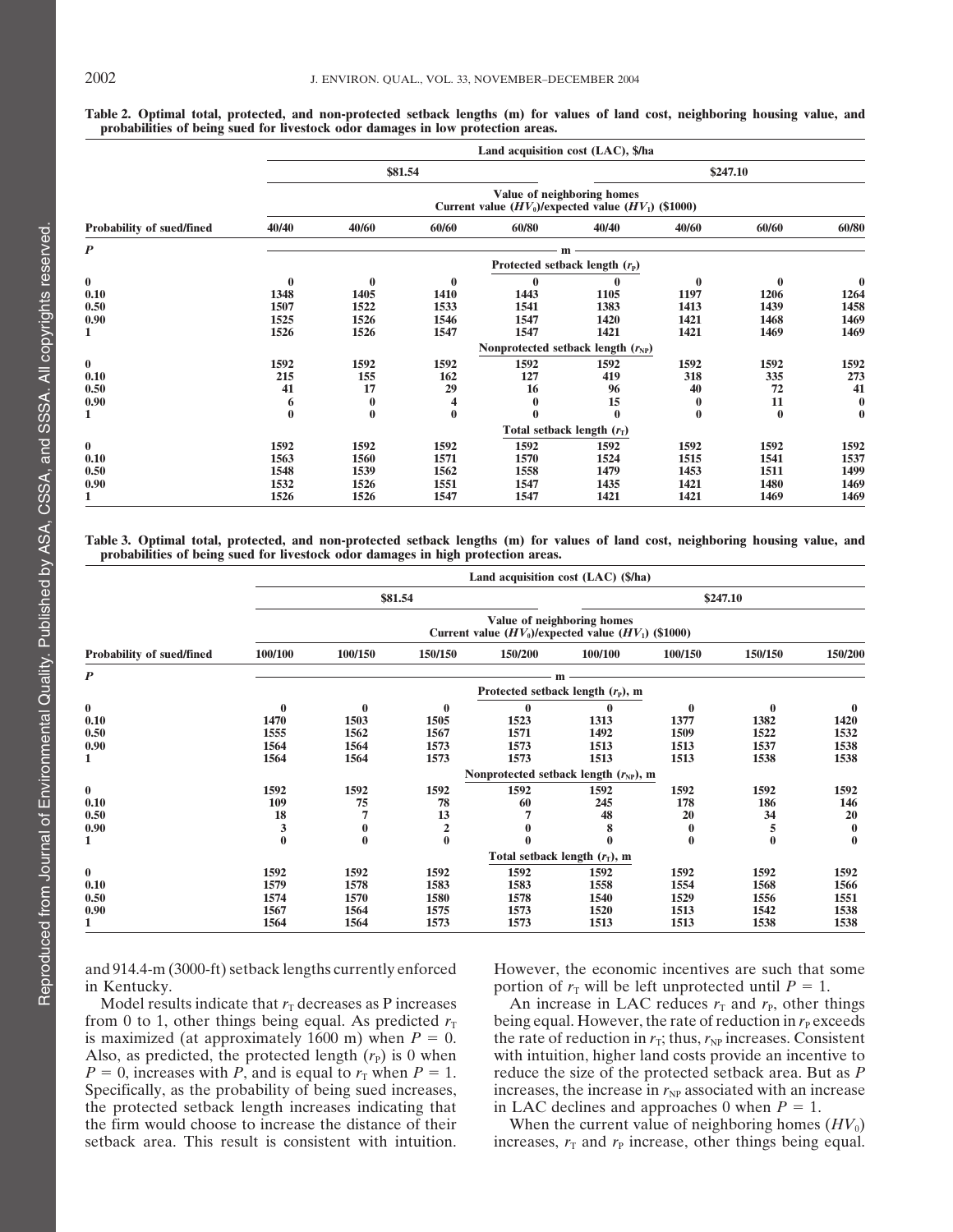|                               | Land acquisition cost (LAC), \$/ha                                                     |                      |                  |                  |                                                                      |                  |                  |                  |  |  |  |  |
|-------------------------------|----------------------------------------------------------------------------------------|----------------------|------------------|------------------|----------------------------------------------------------------------|------------------|------------------|------------------|--|--|--|--|
|                               |                                                                                        |                      | \$81.54          |                  |                                                                      |                  | \$247.10         |                  |  |  |  |  |
|                               | Value of neighboring homes<br>Current value $(HV_0)/$ expected value $(HV_1)$ (\$1000) |                      |                  |                  |                                                                      |                  |                  |                  |  |  |  |  |
| <b>Probability sued/fined</b> | 40/40                                                                                  | 40/60                | 60/60            | 60/80            | 40/40                                                                | 40/60            | 60/60            | 60/80            |  |  |  |  |
| P                             |                                                                                        |                      |                  |                  | $\mathbf S$ -                                                        |                  |                  |                  |  |  |  |  |
|                               |                                                                                        | Low protection areas |                  |                  |                                                                      |                  |                  |                  |  |  |  |  |
|                               |                                                                                        |                      |                  |                  | Net benefit $(NB_0)$ (\$1 000 000)<br>at the optimum setback lengths |                  |                  |                  |  |  |  |  |
| $\bf{0}$                      | \$2.99                                                                                 | \$2.99               | \$4.48           | \$4.48           | \$2.99                                                               | \$2.99           | \$4.48           | \$4.48           |  |  |  |  |
| 1                             | \$2.92                                                                                 | \$2.92               | \$4.41           | \$4.41           | \$2.81                                                               | \$2.81           | \$4.29           | \$4.29           |  |  |  |  |
|                               |                                                                                        |                      |                  |                  | at the state mandated setback length of 457.2 m                      |                  |                  |                  |  |  |  |  |
| $\bf{0}$<br>$\geq 0.10$       | \$1.69<br>\$1.69                                                                       | \$1.69<br>\$1.69     | \$2.54<br>\$2.54 | \$2.54<br>\$2.54 | \$1.69<br>\$1.68                                                     | \$1.69<br>\$1.68 | \$2.54<br>\$2.52 | \$2.54<br>\$2.52 |  |  |  |  |
|                               |                                                                                        |                      |                  |                  | Firm cost (\$/m)<br>at the optimum setback lengths                   |                  |                  |                  |  |  |  |  |
| 0                             | \$0                                                                                    | \$0                  | \$0              | \$0              | \$0                                                                  | \$0              | \$0              | \$0              |  |  |  |  |
| 1                             | \$40.26                                                                                | \$40.26              | \$40.81          | \$40.81          | \$113.70                                                             | \$113.70         | \$117.50         | \$117.50         |  |  |  |  |
|                               |                                                                                        |                      |                  |                  | at the state mandated setback length of 457.2 m                      |                  |                  |                  |  |  |  |  |
| 0                             | \$0                                                                                    | \$0                  | \$0              | \$0              | \$0                                                                  | \$0              | \$0              | \$0              |  |  |  |  |
| $\geq 0.10$                   | \$40.26                                                                                | \$40.26              | \$40.81          | \$40.81          | \$36.56                                                              | \$36.56          | \$36.56          | \$36.56          |  |  |  |  |
|                               | <b>High protection areas</b>                                                           |                      |                  |                  |                                                                      |                  |                  |                  |  |  |  |  |
|                               | Value of neighboring homes<br>Current value $(HV_0)/$ expected value $(HV_1)$ (\$1000) |                      |                  |                  |                                                                      |                  |                  |                  |  |  |  |  |
|                               | 100/100                                                                                | 100/150              | 150/150          | 150/200          | 100/100                                                              | 100/150          | 150/150          | 150/200          |  |  |  |  |
|                               |                                                                                        |                      |                  |                  | Net benefit $(NB_0)$ (\$1 000 000)<br>at the optimum setback lengths |                  |                  |                  |  |  |  |  |
| 0                             | \$7.46                                                                                 | \$7.46               | \$11.19          | \$11.19          | \$7.46                                                               | \$7.46           | \$11.19          | \$11.19          |  |  |  |  |
| 1                             | \$7.40                                                                                 | \$7.40               | \$11.13          | \$11.13          | \$7.27                                                               | \$7.27           | \$10.99          | \$10.99          |  |  |  |  |
|                               |                                                                                        |                      |                  |                  | at the state mandated setback length of 914.4 m                      |                  |                  |                  |  |  |  |  |
| $\bf{0}$<br>$\geq 0.10$       | \$6.51<br>\$6.49                                                                       | \$6.51<br>\$6.49     | \$9.77<br>\$9.75 | \$9.77<br>\$9.75 | \$6.51<br>\$6.45                                                     | \$6.51<br>\$6.45 | \$9.77<br>\$9.70 | \$9.77<br>\$9.70 |  |  |  |  |
|                               |                                                                                        |                      |                  |                  | Firm cost (\$/m)                                                     |                  |                  |                  |  |  |  |  |
|                               |                                                                                        |                      |                  |                  | at the optimum setback lengths                                       |                  |                  |                  |  |  |  |  |
| $\bf{0}$                      | \$0                                                                                    | \$0                  | \$0              | \$0              | \$0                                                                  | \$0              | \$0              | \$0              |  |  |  |  |
| 1                             | \$41.27                                                                                | \$41.27              | \$41.51          | \$41.51          | \$121.00                                                             | \$121.00         | \$122.90         | \$122.90         |  |  |  |  |
|                               |                                                                                        |                      |                  |                  | at the state mandated setback length of 914.4 m                      |                  |                  |                  |  |  |  |  |
| $\bf{0}$                      | \$0                                                                                    | \$0                  | \$0              | \$0              | \$0                                                                  | \$0              | \$0              | \$0              |  |  |  |  |
| $\geq 0.10$                   | \$24.13                                                                                | \$24.13              | \$24.13          | \$24.13          | \$73.11                                                              | \$73.11          | \$73.11          | \$73.11          |  |  |  |  |

**Table 4. Net benefits and firm setback cost measured at the optimal and mandated setback lengths for livestock odor damages.**

are indicative of longer optimal setback lengths. Fur-<br>thermore, the higher the initial benefit, the greater the The second objective of this research is to assess the thermore, the higher the initial benefit, the greater the values of *P*, the rate of increase in  $r<sub>T</sub>$  and  $r<sub>P</sub>$  with respect

potential fine shortens  $r_{NP}$  by simultaneously increasing  $r_P$  ent with 99% confidence.<br>and decreasing  $r_T$ . The intuition behind this finding is Under no condition did the model generate a value and decreasing  $r<sub>T</sub>$ . The intuition behind this finding is illustrated by Fig. 1. As  $P$  increases, the rate of change in

Also note that as the rate of change in  $r_P$  exceeds the rate of change in  $r_P$  and  $r_T$  with respect to  $HV_1$  decreases rate of change in  $r_T$ ,  $r_{NP}$  shrinks rapidly as  $HV_0$  increases. in absolute value. On the other hand, with increases in Intuitively, this result suggests that higher initial benefits LAC the rate of change in  $r_P$  and LAC the rate of change in  $r_P$  and  $r_T$  with respect to  $HV_1$  increases in absolute value.

incentive for the firm to assume protection cost. At economic impact of Kentucky's livestock production higher LAC,  $r_T$  and  $r_P$  are shorter, but the rate of increase facility setbacks relative to the calculated, "more effi-<br>in  $r_T$  and  $r_P$  with respect to  $HV_0$  is higher. At higher cient" lengths. Across the values consi in  $r<sub>T</sub>$  and  $r<sub>P</sub>$  with respect to  $HV_0$  is higher. At higher cient" lengths. Across the values considered,  $r<sub>T</sub>$  ranged values of *P*, the rate of increase in  $r<sub>T</sub>$  and  $r<sub>P</sub>$  with respect from 1421.3 to  $HV_0$  slows and the rate of change in  $r_P$  approaches averaged 1523 m in low protection areas. In contrast, the rate of change in  $r_T$ . the state mandated setback length for low protection Unlike  $HV_0$ ,  $r_P$  increases as  $HV_1$  increases, but  $r_T$  de-<br>creases, other things being equal. The expected future where the state mandated setback length is 914.4 m,  $r_T$ where the state mandated setback length is 914.4 m,  $r<sub>T</sub>$ value of homes built within the setback area if left un- ranged from 1513.3 to 1600 m and averaged 1561.3 m. protected, *HV*<sub>1</sub>, is associated with the fine a firm will pay Although only 38.2 m different, the mean setback values if successfully sued. This result indicates that a higher for low and high protection areas are statis for low and high protection areas are statistically differ-

of  $r_T$  equal to the state mandated setback length. Further *r*<sub>P</sub> with respect to *HV*<sub>1</sub> decreases to 0. The rate of change investigation reveals that  $r<sub>T</sub>$  will equal 457.2 m in low in  $r<sub>T</sub>$  with respect to *HV*<sub>1</sub> increases with *P*, reaches a protection areas when *P* in  $r_T$  with respect to  $HV_1$  increases with *P*, reaches a protection areas when *P* is between 0.17 and 1.06%, maximum, and then decreases. As  $HV_0$  increases the depending on LAC,  $HV_0$ , and  $HV_1$ . In high protection depending on LAC,  $HV_0$ , and  $HV_1$ . In high protection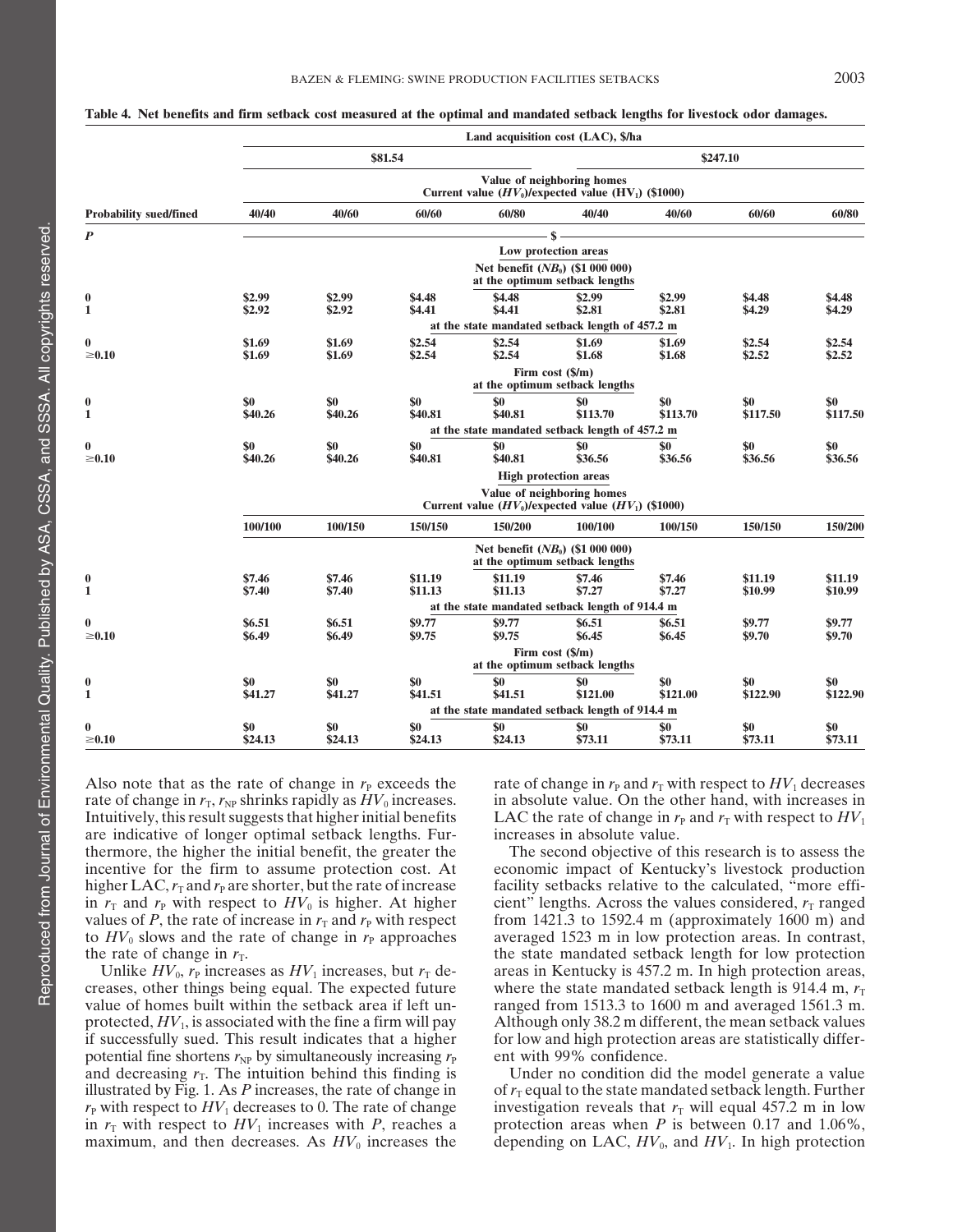areas,  $r<sub>T</sub>$  will equal 914.4 m for values of *P* between incorporated city ... specifically, dwellings not owned

ranged from \$7.27 to \$11.19 million (mean \$9.21 million) feet"  $(914.4 \text{ m})$ . in high protection areas. Setting  $r_T$  to 457.2 m in low The results of this study suggest that the 457.2- and protection areas and 914.4 m in high protection areas 914.4 m setback lengths for low and high protection protection areas and 914.4 m in high protection areas

cost ranged from \$0 to \$337.60 m<sup>-1</sup> (mean \$140.85) in<br>low protection areas and ranged from \$0 to \$353.36 m<sup>-1</sup> are better off under state regulation in low protection areas. This result is consistent with intuition because the Although statistically different, results indicate that

key issues in many states in the USA. Traditionally, odor of nuisance (Watts and Sweeten, 1995). Unlike water cause of heightened public concern, extensive research average length across all conditions considered. garding livestock odors focus on separation distances

defined as rural areas where there are few homes, little demand for housing, and little development pressure; tion areas are legally defined as "features not in an locate in an area. In addition, the higher the current

0.31and 1.96%. These results indicate that Kentucky's by the applicant plus churches, schools, businesses, and legislated odor setback lengths assume a low probability other structures to which the general public has access of the firm being sued and fined.<br>
Including parks." High protection areas represent nonincluding parks." High protection areas represent non-The results of Table 4 indicate that Kentucky's legis- rural areas or rural areas near an incorporated city lated odor setback lengths compared with the optimum where development pressures and the demand for housresults are unfavorable to society. At  $r^*$  for the 176 ing (thus average home value) are high. By regulation, estimates, per firm *NB*<sub>O</sub> ranged from \$2.81 to \$4.48 "if the nearest feature is within an incorporated city million (mean \$3.62 million) in low protection areas and limit, then production facilities must be setback 3000 limit, then production facilities must be setback 3000

reduced  $NB<sub>0</sub>$ . At 457.2 m,  $NB<sub>0</sub>$  ranges from \$1.68 to areas, respectively, are too short for the conditions con-\$2.45 million (mean \$2.11 million), a statistically signifi-<br>sidered. At the minimum, the setback length should be cant reduction of \$1.52 million at the mean (99% con- 1421 m in low protection areas and 1513 m in high fident). At 914.4 m,  $NB<sub>0</sub>$  ranges from \$6.45 to \$9.77 protection areas. Livestock production firms are worse million (mean \$8.10 million), a statistically significant off under the longer setback lengths (by as much as reduction of \$1.11 million at the mean (99% confident).  $\$300 \text{ m}^{-1}$ , but the losses to surrounding home owners Interestingly, at the mean, lost social welfare is higher far exceed the firm gains at the legislated setbacks. This in low protection areas than it is in high protection areas. result implies that Kentucky's legislated setback lengths Although unfavorable to society, Table 3 indicates that are contributing to odor damages to surrounding prop-Kentucky's legislated odor setback lengths compared with erty. Additionally, Kentucky's policy may be contributthe optimum results are favorable to the firm. At  $r^*$ , firm ing to a false sense of security among livestock produc-<br>cost ranged from \$0 to \$337.60 m<sup>-1</sup> (mean \$140.85) in ers. Specifically, livestock producers in compl the relevant setback length may feel protected from (mean \$150.34) in high protection areas. At 457.2 m, firm odor lawsuits despite damage being done to surrounding cost ranges from \$0 to \$36.56 m<sup>-1</sup> (mean \$22.10) repre- property. In Kentucky, home owners can sue for damsenting a statistically significant reduction of \$118.75 m<sup>-1</sup> ages even if the livestock firm is in compliance. The at the mean (99% confident). At 914.4 m, firm cost ranges results of this research suggest that the plaintiff is justifrom \$0 to \$73.11 m<sup>-1</sup> (mean \$44.20) representing a statis-<br>fied in bringing the suit. Furthermore, at the legislated tically significant reduction of \$106.14  $m^{-1}$  at the mean setback length, livestock producing firms are not en-(99% confident). In the case of firm cost reduction, firms couraged to research, develop, or implement odor re-<br>are better off under state regulation in low protection duction, best management practices, or technologies.

firm will pay more to comply with a 914.4-m vs. 457.2-m the setback length for low protection areas be 38 m setback length. longer at the mean (a maximum of 100 m longer) than the length for high protection areas. Economic theory has been used to demonstrate that site-specific regula-**CONCLUSIONS** tion minimizes social cost relative to uniform regulation Air quality and odor nuisance regulation have become because firms are able to take advantage of spatial dif-<br>v issues in many states in the USA. Traditionally, odor ferences in marginal cost. The results of this study sup nuisance was considered a legal matter and solutions to port this finding. However, site-specific regulations are odor problems were dealt with by the common law concept hard to enforce, politically unpopular, and subject odor problems were dealt with by the common law concept hard to enforce, politically unpopular, and subject to<br>of nuisance (Watts and Sweeten, 1995). Unlike water legal challenges. As a consequence, regulators prefer quality issues that can be measured and monitored, it is uniform regulation. An implication of this study is that more difficult to objectively measure livestock odor. Be- a single setback length of 1550 m is possible. This is the

to measure, eliminate, or, at least, reduce odors has Finally, a finding of this study is that the firm has no<br>received political attention. Currently, regulations re-<br>incentive to completely protect the legislated setback received political attention. Currently, regulations re-<br>garding livestock odors focus on separation distances length unless the probability of being sued is high (setback policy) between facilities or manure storage,  $(270\%)$  and the fine is high. This finding is in agreement and the nearest nonowner residence or public area. with Harford (1978) and others. This outcome is also In Kentucky, the Natural Resources and Environ- true, even at the lengths currently mandated by the state mental Protection Cabinet (NREPC) has instituted set- of Kentucky. In this study the fine is partly defined by back provisions. In this study low protection areas are the expected value of housing built within the setback defined as rural areas where there are few homes, little area if that area is not protected. If there is a 70% probability of being sued, the expected value of housing thus, the average value of a home is low. These areas only needs to exceed the current value of housing by are protected by a 457.2-m (1500-ft) setback length from \$20 000 to trigger full protection. Current value is meabarns and manure storage (e.g., lagoons). Low protec- sured at the point in time when the firm decided to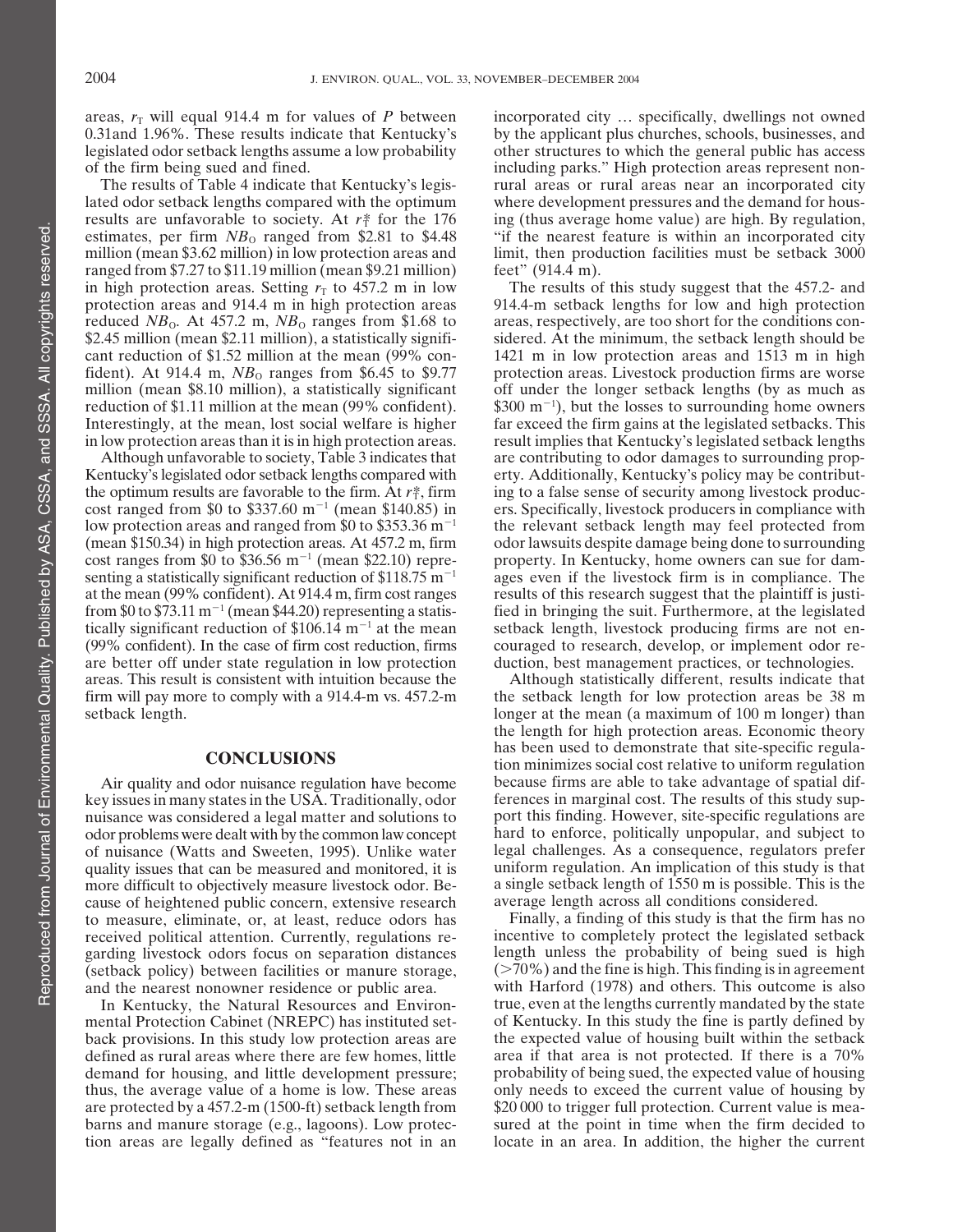A recent article by Babcock et al. (2003) suggests and homeowners may exist, our results clearly show that monetary compensation to neighboring homeowners would exceed the firm's ability to negotiate favorable compensation for any potential damages. The property value impacts calculated by Babcock et al. (2003) are<br>
similar to those by Palmquist et al. (1997) and Ready<br>
and Abdalla (2003). Although Babcock et al. (2003)<br>
attempts to estimate downwind impacts, the results of<br>
with Palmquist et al. (1997) and Ready and Abdalla (2003) **REFERENCES** indicate that regardless of the capacity of the production site there is no change in the length at which odor damages Abeles-Allison, M., and L.J. Connor. 1990. An analysis of local bene-<br>(in terms of housing value) go to zero. While perhans fits and costs of Michigan hog operati (in terms of housing value) go to zero. While, perhaps,<br>
unintuitive, this is a consistent result with important<br>
policy implications if true. This result might suggest that<br>
once a certain level of livestock production is

Several odor dispersion models have been used to<br>calculate the separation distance due to odor emissions<br>calculate the separation distance due to odor emissions on land application of swine manure. Land Econ. 75:110-124. from livestock buildings (Schauberger et al., 2001, 2002; Fleming, R.A., B.A. Babcock, and E. Wang. 1998. Resource or waste?<br>Heber, 1997: Krause and Lung. 1993: Jiang and Sands. The economics of swine manure storage and ma Heber, 1997; Krause and Lung, 1993; Jiang and Sands, The economics of swine manual manufacture storage and management. Rev. 20:96–113. 1998). The differences in these odor dispersion models<br>suggest additional research is needed. The next step<br>would be to link these odor dispersion models with the<br>wille, FL. model presented in this paper. In this way it could be Harford, J.D. 1978. Firm behavior under imperfectly enforceable pol-<br>nossible to better account for pertinent factors such as lution standards and taxes. J. Environ. E possible to better account for pertinent factors such as lution standards and taxes. J. Environ. Econ. Manage. 5:26–43.<br>
Heber, A.J. 1997. Setbacks for sufficient swine odor dispersion and tial effect of wooded shelter belts to name a few. Such bus, NE.<br>a model might allow for odor generation as a function Hoag, D.L., and F.M. Roka. 1995. Environmental policy and swine a model might allow for odor generation as a function Hoag, D.L., and F.M. Roka. 1995. Environmental policy and swine<br>of capacity a possible limitation of the Palmouist et al manure management: Waste not want not? Am. J. A of capacity, a possible limitation of the Palmquist et al. manure manure management:  $(1997)$  and Ready and Abdalla  $(2003)$  models.

tucky in recent years, anecdotal evidence suggests that those firms that did locate in the state chose to protect Jiang, J.K., and J. Sands. 1998. Report on odour emissions from poultry<br>very little of the mandated setback length Some of the farms in western Australia. Odour Res very little of the mandated setback length. Some of the farms in western Australia. Odour Research Lab., Univ. of New<br>firms located in relatively "up-scale" areas with higher Keeler, A. 1991. Noncompliant firms in TDP mark above, lawsuits are likely even with the legislated set-<br>back lengths. Not until highly publicized lawsuits occur<br>and large fines are assessed will livestock firms choose<br>to protect their odor setback lengths.<br>to protect t

| Symbol or Deminition<br>abbreviation |                                     | Umu        |
|--------------------------------------|-------------------------------------|------------|
|                                      |                                     |            |
| F                                    | size of the fine                    | <b>SUS</b> |
| <b>LAC</b>                           | land acquisition cost               | <b>SUS</b> |
| MB <sub>o</sub>                      | marginal benefits of odor reduction | <b>SUS</b> |
| MC <sub>0</sub>                      | marginal costs of odor reduction    | <b>SUS</b> |
| $NB_{\Omega}$                        | net benefits of odor reduction      | <b>SUS</b> |
|                                      |                                     |            |

| value of surrounding homes, the greater the incentive    | $NPC_0$                            | costs of odor reduction associated   | <b>SUS</b> |
|----------------------------------------------------------|------------------------------------|--------------------------------------|------------|
| for the firm to assume protection cost.                  |                                    | with nonprotection                   |            |
| A recent article by Babcock et al. (2003) suggests       |                                    | probability of being fined           | $\%$       |
| there may be room for beneficial trade between live-     | $PC_0$                             | costs of odor reduction associated   | \$US       |
| stock producers and neighboring homeowners. This study   |                                    | with protection                      |            |
| concludes that livestock producers who wish to build new | $r_{\rm NP}$                       | nonprotected area                    | m          |
|                                                          | $r_{\rm P}$                        | protected area                       | m          |
| facilities might consider paying neighbors for potential | $r_{\rm T}$                        | total setback length                 | m          |
| declines in property values. While trade between firms   | TB <sub>0</sub>                    | total benefits of odor reduction     | \$US       |
| and homeowners may exist, our results clearly show that  | $TC_{\Omega}$                      | total costs of odor reduction        | \$US       |
| monetary compensation to neighboring homeowners          | $Z_{\scriptscriptstyle\mathrm{R}}$ | exogenous factors of benefits        |            |
| would exceed the firm's ability to negotiate favorable   | $Z_{\rm C}$                        | exogenous factors of costs           |            |
| compensation for any potential damages. The property     | $Z_{\rm F}$                        | exogenous variables ssociated with F |            |
| value impacts calculated by Babcock et al. (2003) are    | $Z_{\rm NP}$                       | exogenous components associated      |            |
| similar to those by Palmquist et al. (1997) and Ready    |                                    | with nonprotection                   |            |
| and Abdelle (2002). Although Dehoeck at al. (2002)       | $Z_{\rm P}$                        | exogenous components associated      |            |

- 
- in rural Iowa. Iowa Agric. Rev. 9(3):1–3. Univ. of Iowa, Ames, IA.
- adding more production (i.e., animal units) does not<br>change the odor damage function.<br> $\frac{Bary}{R}$ , P.J. 1996. Asset valuation: Effects of growth, inflation, and mar-<br>ket efficiency. Intermediate agricultural finance: Agric.
	-
	-
	-
	-
- prevailing wind speed and direction, local topography,<br>climatic factors, capacity of production site, and poten-<br> $10-11$  Dec. 1997. Univ. of Nebraska Coop. Ext. Service, Colum-
	-
	- While few new livestock firms have located in Ken-<br>While few new livestock firms have located in Ken-<br>cky in recent years, anecdotal evidence suggests that Dep. Econ., Iowa State Univ., Ames, IA.
		-
		-
- Kentucky Division of Water. 1998. Legislative research commission [Online]. Available at http://www.water.ky.gov/permitting/waste currently low in Kentucky. Unfortunately, as discussed [Online]. Available at http://www.water.ky.gov/permitting/waste<br>above lawsuits are likely even with the legislated set-<br>materpermitting/KPDES/cafo/default.htm (verifie
	- stoffeintagen im Rahmen von Genehmigungsverfahren. Staub. Reinhalt. Luft 53:323–419.
	- **APPENDIX** Letson, D., and N. Gollehon. 1996. Confined animal production and the manure problem. Choices. Third Quarter:18–24.
- Symbol or Definition Units Palmquist, R.B., F.M. Roka, and T. Vukina. 1997. Hog operations, environmental effects and residential property values. Land Econ.<br>73:114-124.
	- Purcell, W.D. 2002. Demand for meats: Past, present, and a look ahead. Meat Importer's Council of Am., New Orleans, LA. Randall, A. 1999. A new look at the old problems of externalities.
	- Choices. First Quarter:29–32.
	- Ready, R., and C. Abdalla. 2003. GIS analysis of land use on the